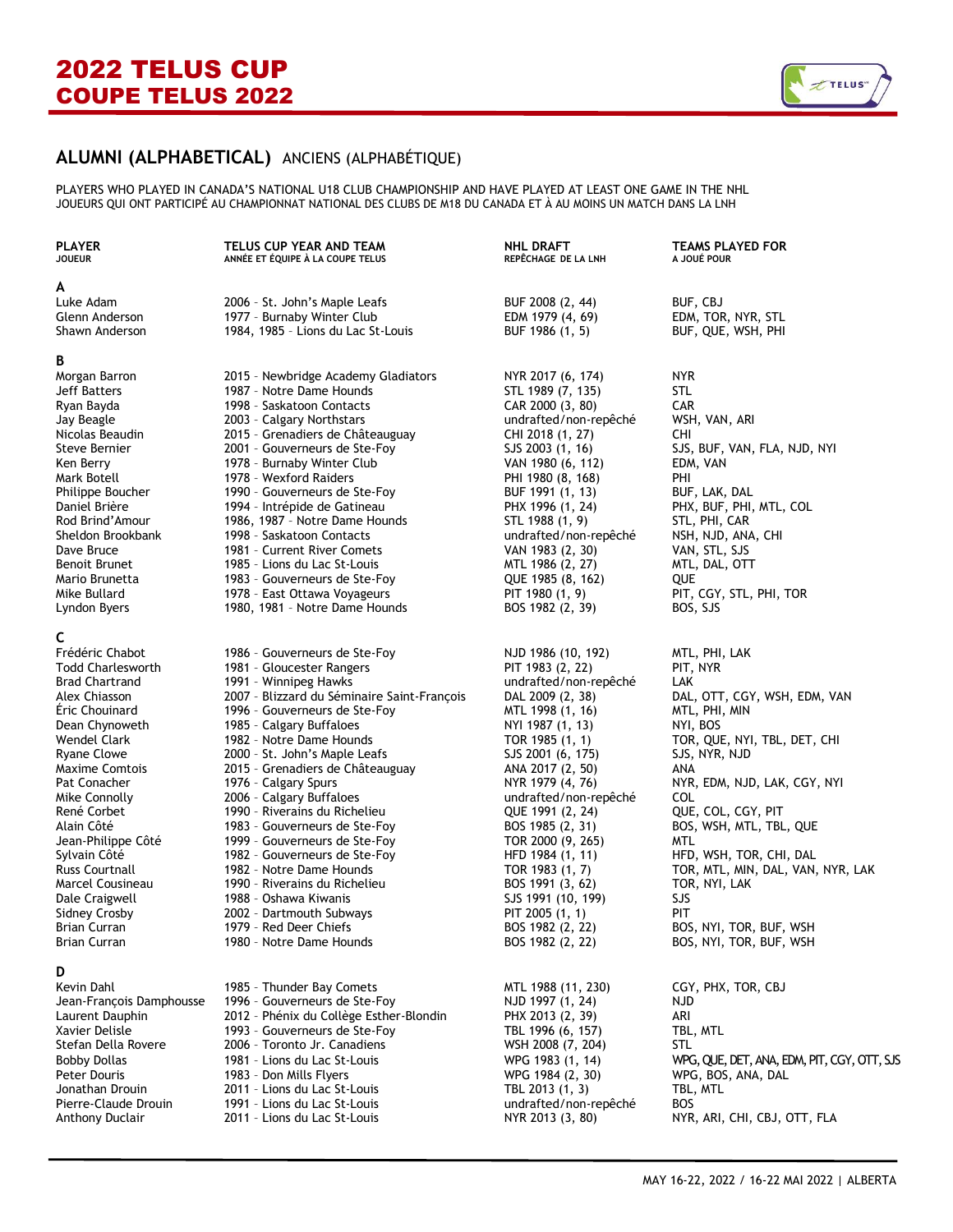

**E**

**F**

## **G**

**H**

# **I**

## **J**

Bruce Eakin 1979 – St. James Canadians CGY 1981 (10, 204) CGY, DET Jordan Eberle 2006 – Calgary Buffaloes EDM 2008 (1, 22) EDM, NYI, SEA Stefan Elliott 2007 – Vancouver NW Giants COL 2009 (2, 49) COL, ARI 1983, 1984 - Sherwood Park Chain Gang EDM 1986 (6, 126) Dean Evason 1980 – Brandon WSH 1982 (5, 89) WSH, HFD, SJS, DAL, CGY

Brent Fedyk 1983 - Regina Pat Canadians (Betal) 1985 (1, 8) DET, PHI, DAL, NYR<br>Emmanuel Fernandez 1991 - Lions du Lac St-Louis (DUE 1992 (3, 52) MIN. BOS Emmanuel Fernandez 1991 - Lions du Lac St-Louis (QUE 1992 (3, 52) MIN, BOS (D. 1992 (3, 52) MIN, BOS (D. 1992<br>Candon Ferraro (D. 2007 - Vancouver NW Giants (DET 2009 (2, 32) DET, BOS, MIN Landon Ferraro 2007 – Vancouver NW Giants DET 2009 (2, 32) DET, BOS, MIN Stéphane Fiset 1987 - Riverains du Richelieu (QUE 1988 (2, 24) Wade Flaherty 1983 – Terrace Totem BUF 1988 (9, 181) SJS, NYI, TBL, FLA, NSH 1981 - Gloucester Rangers Manuel 1983 (9, 169) WPG 1983 (9, 169) Gabriel Fortier 2016 – Lions du Lac St-Louis TBL 2018 (2, 59) TBL

- Scott Fraser **1990 Notre Dame Hounds** MTL 1991 (9, 193) MTL, EDM, NYR
- Jody Gage 1976 Toronto Young Nationals DET 1979 (3, 45) DET, BUF 1996 - Gouverneurs de Ste-Foy Gerard Gallant 1980 – Sherwood-Parkdale DET 1981 (6, 107) DET, TBL Garry Galley **1979 - Ottawa West 79's** CLAK 1983 (5, 100) LAK, WSH, BOS, PHI, BUF, NYI Bill Gardner 1976 – Toronto Young Nationals CHI 1979 (3, 49) CHI, HFD Rob Garner 1975 – Barrie Co-ops PIT 1978 (5, 75) PIT Mike Gartner 1975 - Barrie Co-ops (1975) – 1979 (1, 4) WSH 1979 (1, 4) WSH, MIN, NYR, TOR, PHX<br>Terédérik Gauthier 1980 – 2012 - Phénix du Collège Esther-Blondin 1980 – 1981 (1, 21) TOR, ARI, NJD 2012 - Phénix du Collège Esther-Blondin Julien Gauthier 2013 – Rousseau Royal de Laval-Montréal CAR 2016 (1, 21) CAR, NYR 1987 - Sudbury Burgess WPG 1991 (9, 181) Eric Germain 1982, 1983 - Gouverneurs de Ste-Foy bundrafted/non-repêché LAK Christopher Gibson 2009 - Notre Dame Hounds 2009 - LAK 2011 (2, 49) NYI, TBL Paul Gillis 1979 – St. Michael's College QUE 1982 (2, 34) QUE, CHI, HFD Daniel Goneau 1992 – Lions du Lac St-Louis NYR 1994 (2, 48) NYR Andrew Compact Compact 2001, 2002 – Dartmouth Subways WSH 2004 (7, 197) WSH, ANA<br>Andrew Compact 2003 – 2003 (7, 204) COMPACT COMPACT COMPACT COMPACT COMPACT 2005 (7, 204) Colin Greening 2003 - St. John's Maple Leafs COLIN 10005 (7, 204) Mike Greenlay 1985 – Calgary Buffaloes EDM 1986 (9, 189) EDM 2012 - Phénix du Collège Esther-Blondin François Groleau 1989 – Gouverneurs de Ste-Foy CGY 1991 (2, 41) MTL Eric Gryba 2005 – Saskatoon Contacts OTT 2006 (3, 68) OTT, EDM Steve Guolla 1990 - Toronto Red Wings<br>1982 - Edmonton SSAC Atl 1982 - Edmonton SSAC Athletics CGY 1983 (4, 71) CGY, VAN
- Randy Heath 1979, 1980 North Shore Winter Club NYR 1983 (2, 33) NYR Dany Heatley 1998 – Calgary Buffaloes ATL 2000 (1, 2) ATL, OTT, SJS, MIN, ANA Jeff Heerema 1997 – Thunder Bay Kings CAR 1998 (1, 11) CAR, STL 1980 - Calgary Rangers  $LAK$  1982  $(2, 27)$  LAK Ian Herbers 1983, 1984 - Sherwood Park Chain Gang BUF 1987 (10, 190) EDM, TBL, NYI Jason Herter 1987 – Notre Dame Hounds VAN 1989 (1, 8) NYI Shaun Heshka 2002 – Tisdale Trojans undrafted/non-repêché PHX Ron Hextall **1980 - Brandon** PHI 1982 (6, 119) PHI 1982 (1, 119) Terry Hollinger 1988 – Regina Pat Canadians STL 1991 (7, 153) STL 1979, 1980 - North Shore Winter Club EDM 1981 (4, 71) MIN Tony Hrkac 1982, 1983 - Andrews Maroons STL 1984 (2, 32) STL, QUE, SJS, CHI, DAL, EDM, NYI, ANA, ATL

### Connor Ingram 2014 - Prince Albert Mintos TBL 2016 (3, 88) NSH

- 
- 
- 
- -
	-

2005 - Edmonton SSAC Athletics von the undrafted/non-repêché EDM, SJS, VAN, BUF Ron Francis 1980 – Sault Ste. Marie Legion HFD 1981 (1, 4) HFD, PIT, CAR, TOR undrafted/non-repêché

John Jakopin 1992 – Mississauga Blackhawks DET 1993 (4, 97) FLA, PIT, SJS Greg Johnson 1988 – Thunder Bay Bearcats PHI 1989 (2, 33) DET, PIT, CHI, NSH 2008 - Sudbury Nickel Capital Wolves undrafted/non-repêché MTL Randy Jones 1998 – Saint John Flames undrafted/non-repêché PHI, LAK, TBL Tyson Jost 2014 – Okanagan Rockets COL 2016 (1, 10) COL, MIN

WSH, HFD, PIT, TOR, BUF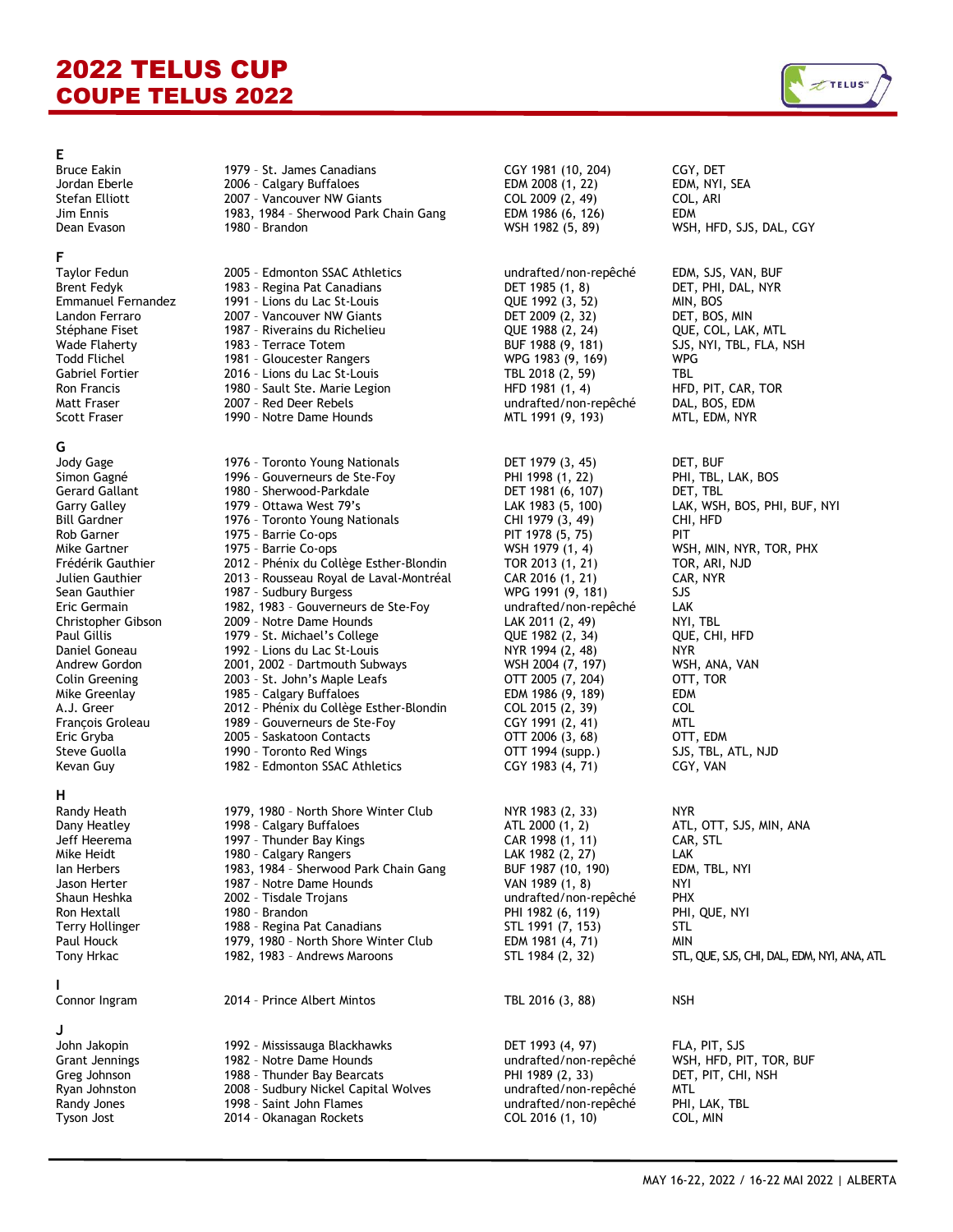### **K**

## **L**

**M**

### **N**

| $J$ (cont./suite)      |                                             |                       |                         |
|------------------------|---------------------------------------------|-----------------------|-------------------------|
| Andrew Joudrey         | 2001 - Dartmouth Subways                    | WSH 2003 (8, 249)     | <b>CBJ</b>              |
| <b>Bob Joyce</b>       | 1982 - Notre Dame Hounds                    | BOS 1984 (4, 82)      | BOS, WSH, WPG           |
| Claude Julien          | 1977 - Ottawa West Golden Knights           | undrafted/non-repêché | QUE                     |
|                        |                                             |                       |                         |
| Κ                      |                                             |                       |                         |
| Alexander Kerfoot      | 2011 - Vancouver NW Giants                  | NJD 2012 (5, 150)     | COL, TOR                |
| D.J. King              | 2001 - Beardy's Blackhawks                  | STL 2002 (6, 190)     | STL, WSH                |
| Gord Kluzak            | 1980 - Notre Dame Hounds                    | BOS 1982 (1, 1)       | <b>BOS</b>              |
| Slater Koekkoek        | 2010 - Notre Dame Hounds                    | TBL 2011 (1, 10)      | TBL, CHI, EDM           |
| Krys Kolanos           | 1998 - Calgary Buffaloes                    | PHX 2000 (1, 19)      | PHX, EDM, MIN, CGY      |
|                        | 1987 - Dartmouth Forbes                     |                       |                         |
| Olaf Kolzig            |                                             | WSH 1989 (1, 19)      | WSH, TBL                |
| Gord Kruppke           | 1985 - Calgary Buffaloes                    | DET 1987 (2, 32)      | DET                     |
| Dale Kushner           | 1983 - Terrace Totem                        | undrafted/non-repêché | NYI, PHI                |
| L                      |                                             |                       |                         |
| Patrick Labrecque      | 1988 - Laval Laurentides-Lanaudiere         | QUE 1991 (5, 90)      | <b>MTL</b>              |
| Normand Lacombe        | 1981 - Lions du Lac St-Louis                | BUF 1983 (1, 10)      | BUF, EDM, PHI           |
| Claude Lapointe        | 1984, 1985 - Lions du Lac St-Louis          | QUE 1988 (12, 234)    | QUE, COL, CGY, NYI, PHI |
| Steve Larouche         | 1987 - Riverains du Richelieu               | MTL 1989 (2, 41)      | OTT, NYR, LA            |
|                        |                                             |                       |                         |
| Guillaume Latendresse  | 2002 - Riverains du Collège Charles-Lemoyne | MTL 2005 (2, 45)      | MTL, MIN, OTT           |
| David Latta            | 1982 - Andrews Maroons                      | QUE 1985 (1, 15)      | QUE                     |
| Eric Lavigne           | 1989 - Gouverneurs de Ste-Foy               | WSH 1991 (2, 25)      | LAK                     |
| Nathan Lawson          | 2001 - Calgary Royals                       | undrafted/non-repêché | NYI                     |
| Brad Leeb              | 1995 - Red Deer Chiefs                      | undrafted/non-repêché | VAN, TOR                |
| Greg Leeb              | 1994 - Red Deer Chiefs                      | undrafted/non-repêché | DAL                     |
| Gary Leeman            | 1980, 1981 - Notre Dame Hounds              | TOR 1982 (2, 34)      | TOR, CGY, MTL, VAN, STL |
| Kristopher Letang      | 2003 - Gaulois du Collège Antoine-Girouard  | PIT 2005 (3, 62)      | PIT                     |
| Doug Lidster           | 1976 - Kamloops                             | VAN 1980 (7, 133)     | VAN, STL, NYR, DAL      |
| Ken Linseman           | 1974 - Kingston Realtors                    | PHI 1978 (1, 7)       | PHI, EDM, BOS, TOR      |
| Robert Logan           | 1981 - Lions du Lac St-Louis                | BUF 1982 (5, 100)     | BUF, LAK                |
| Brian Loney            | 1990 - Notre Dame Hounds                    | VAN 1992 (5, 110)     | VAN                     |
| Danny Lorenz           | 1986 - Burnaby Hawks                        | NYI 1988 (3, 58)      | NYI                     |
| Joffrey Lupul          | 2000 - Fort Saskatchewan Rangers            | ANA 2002 (1, 7)       | ANA, EDM, PHI, TOR      |
|                        |                                             |                       |                         |
| M                      |                                             |                       |                         |
| Joey MacDonald         | 1997 - Pictou County                        | undrafted/non-repêché | DET, BOS, NYI, TOR, CGY |
| Al MacInnis            | 1979 - Antigonish Pirates                   | CGY 1981 (1, 15)      | CGY, STL                |
| Donald MacLean         | 1994 - Halifax McDonald's                   | LAK 1995 (2, 23)      | LAK, TOR, CBJ, DET      |
| Jim Mann               | 1974 - Verdun Leafs                         | WPG 1979 (1, 19)      | WPG, QUE, PIT           |
| Paul Manning           | 1996 - Red Deer Chiefs                      | CGY 1998 (3, 62)      | CBJ                     |
| Norm Maracle           | 1991 - Calgary Northstars                   | DET 1993 (5, 126)     | DET, ATL                |
| Paul Marshall          | 1977 - Don Mills Flyers                     | PIT 1979 (2, 31)      | PIT, TOR, HFD           |
| Marquis Mathieu        | 1990 - Gouverneurs de Ste-Foy               | undrafted/non-repêché | <b>BOS</b>              |
| Stefan Matteau         | 2010 - Notre Dame Hounds                    | NJD 2012 (1, 29)      | NJD, MTL, VGK           |
| Chris Mason            | 1994 - Red Deer Chiefs                      | NJD 1995 (5, 122)     | NSH, STL, ATL, WPG      |
| Michael Matheson       | 2011 - Lions du Lac St-Louis                | FLA 2012 (1, 23)      | FLA, PIT                |
| Tom McCarthy           | 1976 - Toronto Young Nationals              | MIN 1979 (1, 10)      | MIN, BOS                |
| Randy McKay            | 1984 - Lions du Lac St-Louis                | DET 1985 (6, 113)     | DET, NJD, DAL, MTL      |
| Andrew McKim           | 1986 - Moncton Flyers                       | undrafted/non-repêché | BOS, DET                |
| Kirk McLean            | 1983 - Don Mills Flyers                     | NJD 1984 (6, 107)     | NJD, VAN, CAR, FLA, NYR |
| Jim McTaggart          | 1976 - Swift Current Legionnaires           | undrafted/non-repêché | WSH                     |
| Dean Melanson          | 1989 - Antigonish Novas                     | BUF 1992 (4, 80)      | BUF, WSH                |
| Rollie Melanson        |                                             |                       |                         |
|                        | 1977 - Moncton Flyers                       | NYI 1979 (3, 59)      | NYI, MIN, LAK, NJD, MTL |
| Scott Mellanby         | 1983 - Don Mills Flyers                     | PHI 1984 (2, 27)      | PHI, EDM, FLA, STL, ATL |
| Mitch Messier          | 1981, 1982 - Notre Dame Hounds              | MIN 1983 (3, 56)      | MIN                     |
| Mike Millar            | 1982 - St. Catharines Central Lions         | HFD 1984 (6, 110)     | HFD, WSH, BOS, TOR      |
| <b>Torrey Mitchell</b> | 2002 - Riverains du Collège Charles-Lemoyne | SJS 2004 (4, 126)     | SJS, MIN, BUF, MTL, LAK |
| Mike Moller            | 1979 - Red Deer Chiefs                      | BUF 1980 (2, 41)      | BUF, EDM                |
| Randy Moller           | 1979 - Red Deer Chiefs                      | QUE 1981 (1, 11)      | QUE, NYR, BUF, FLA      |
| Jason Morgan           | 1993 - Kitchener Greenshirts                | LAK 1995 (5, 118)     | LAK, CGY, NSH, CHI, MIN |

Jason Morgan 1993 – Kitchener Greenshirts LAK 1995 (5, 118) LAK, CGY, NSH, CHI, MIN Derek Morris **1995 - Red Deer Chiefs CGY 1996 (1, 13)** CGY, COL, PHX, NYR, BOS Larry Murphy **1977 - Don Mills Flyers 1977 - Don Mills Flyers** LAK 1980 (1, 4) LAK, WSH, MIN, PIT, TOR, DET

Tyson Nash 1991 – Sherwood Park Chain Gang VAN 1994 (10, 247) STL, PHX

Nelson Nogier 2012 – Saskatoon Contacts WPG 2014 (4, 101) WPG

PHI, EDM, BOS, TOR LAK, TOR, CBJ, DET

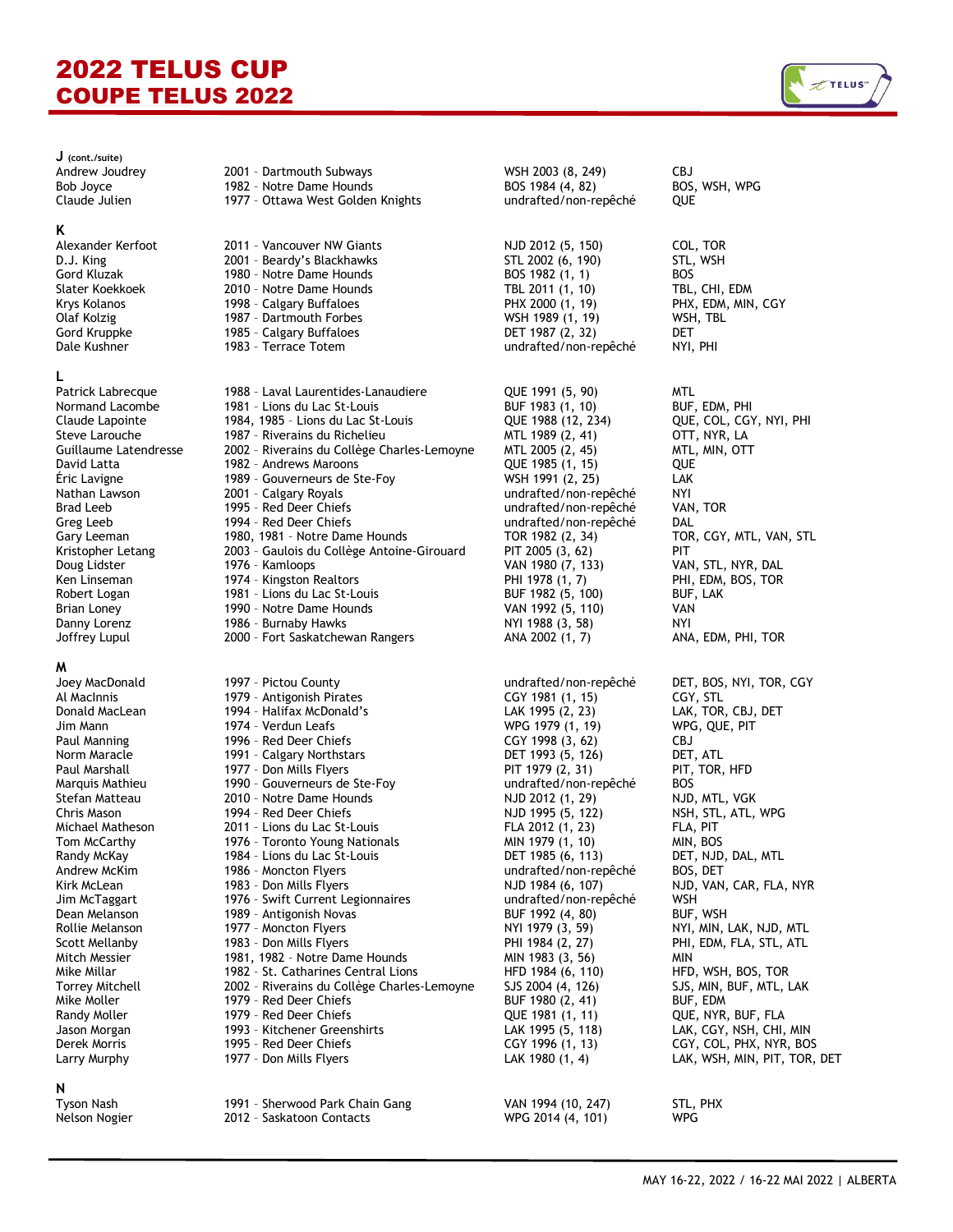**N (cont./suite)**

**O**<br>Doug O'Brien

### **P**

**R**<br>Yves Racine

**S**<br>Frédéric St-Denis

Dwayne Norris 1986 – St. John's Avalon QUE 1990 (7, 127) QUE, ANA Dwayne Norris **1987 - Notre Dame Hounds 1990** (7, 127) QUE, ANA 2000 - St. John's Maple Leafs TBL 2003 (6, 192) TBL Liam O'Brien 2010 – Notre Dame Hounds undrafted/non-repêché WSH Selmar Odelein **1983 - Regina Pat Canadians** EDM 1984 (1, 21) EDM Lyle Odelein 1985 - Regina Pat Canadians MTL 1986 (7, 141) MTL, NJD, PHX, CBJ, CHI, DAL, FLA, PIT Keith Osborne 1986 – Toronto Red Wings STL 1987 (1, 12) STL, TBL Myles O'Connor 1984 – Notre Dame Hounds NJD 1985 (3, 45) NJD, ANA Mike O'Neill 1984 – Lions du Lac St-Louis WPG 1988 (supp.) WPG, ANA 1999 - Regina Pat Canadians Darren Pang 1980 – Nepean Raiders undrafted/non-repêché CHI James Patrick 1979 – St. James Canadians NYR 1981 (1, 19) NYR, HFD, CGY, BUF James Patrick 1980 - Notre Dame Hounds NYR 1981 (1, 19) NYR, HFD, CGY, BUF Mark Paterson 1980 – Nepean Raiders HFD 1982 (2, 35) HFD 1981 - North River Atlantic Insulators CHI 1983 (8, 159) Rob Pearson 1988 – Oshawa Kiwanis TOR 1989 (1, 12) TOR, WSH, STL Scott Pellerin 1986 - Moncton Flyers (Scott Pellerin 1989 (3, 47) NJD 1989 (3, 47) NJD, STL, MIN, CAR, BOS, DAL, PHX<br>1987 - NJD, STL, MIN, CAR, BOS, DAL, PHX Scott Pellerin 1987 - Notre Dame Hounds NJD 1989 (3, 47) NJD, STL, MIN, CAR, BOS, DAL, PHX Michel Petit 1980 - Gouverneurs de Ste-Foy VAN 1982 (1, 11) VAN, NYR, QUE, TOR, CGY, LAK, TBL, EDM, PHI, PHK Michel Picard 1986 - Gouverneurs de Ste-Foy Fall and the Duman HFD 1989 (9, 178) HFD, SJS, OTT, STL, EDM, PHI<br>Alex Pietrangelo 2006 - Toronto Jr. Canadiens STL 2008 (1, 4) STL, VGK Alex Pietrangelo 2006 – Toronto Jr. Canadiens STL 2008 (1, 4) STL, VGK Patrick Poulin 1989 - Gouverneurs de Ste-Foy Fatrick Poulin 1991 (1, 9)<br>Marc-Antoine Pouliot 2001 - Gouverneurs de Ste-Foy FDM 2003 (1, 22) Marc-Antoine Pouliot 2001 - Gouverneurs de Ste-Foy FRAM 2003 (1, 22) EDM, TBL, PHX Brian Propp 1975 - Yorkton Parkland PHI 1979 (1, 14) PHI, BOS, MIN, HFD Teddy Purcell 2003 – St. John's Maple Leafs undrafted/non-repêché LAK, TBL, EDM, FLA 1986 - Gouverneurs de Ste-Foy **DET 1987 (1, 11)** DET, PHI, MTL, SJS, CGY, TBL Daryl Reaugh 1981 – Prince George Kings EDM 1984 (2, 42) EDM, HFD Sam Reinhart **2011 - Vancouver NW Giants** BUF 2014 (1, 2) BUF, FLA Jean-Marc Richard 1983 – Gouverneurs de Ste-Foy undrafted/non-repêché QUE Mike Richard 1983 – Don Mills Flyers undrafted/non-repêché WSH Luke Richardson 1984 – Ottawa West Golden Knights TOR 1987 (1, 7) TOR, EDM, PHI, CBJ, TBL, OTT Morgan Rielly 2010 - Notre Dame Hounds Pierre Rioux 1978, 1979 - Couillard de Ste-Foy Free Marchafted/non-repêché CGY Normand Rochefort 1976 - Draveurs de Trois-Rivières (CQLE 1980 (2, 24) 1976 - Draveurs de Trois-Rivières QUE 1980 (2, 24) QUE, NYR, TBL Cliff Ronning 2002 - Burnaby Winter Club Travellers 51 Form 1984 (7, 134) STL, VAN, PHX, NSH, LAK, MIN, NYI CH<br>
STL 1984 (7, 134) STL, VAN, PHX, NSH, LAK, MIN, NYI PHX, AND PHY 2003 (7, 227) STOR, PHI 2002 - Red Deer Chiefs Patrick Roy 1982 – Gouverneurs de Ste-Foy MTL 1984 (3 ,51) MTL, COL Stéphane Roy 1983 – Gouverneurs de Ste-Foy MIN 1985 (3, 51) MIN 1984, 1985 - Dartmouth Forbes Polic - Riverains du Collège Charles-Lemoyne undrafted/non-repêché MTL<br>1986 - Burnaby Hawks (UE 1987 (1, 15) (UE, COL Joe Sakic 1986 – Burnaby Hawks QUE 1987 (1, 15) QUE, COL 2003 - Gaulois du Collège Antoine-Girouard undrafted/non-repêché CAR Jean-François Sauvé 1977 – Lions du Lac St-Louis undrafted/non-repêché BUF, QUE Yann Sauvé 2006 – Patriotes de Châteauguay VAN 2008 (2, 41) VAN 1987 - Riverains du Richelieu David Savard 2007 – Blizzard du Séminaire Saint-François CBJ 2009 (4, 94) CBJ, TBL, MTL Andy Schliebener 1979 – Ottawa West 79's VAN 1980 (3, 49) VAN Luke Schenn 2005 – Saskatoon Contacts TOR 2008 (1, 5) TOR, PHI, LAK, ARI, ANA, VAN, TBL Howard Scruton **1979 - St. Michael's College** and the undrafted/non-repêché LAK MacGregor Sharp 2002 – Red Deer Chiefs undrafted/non-repêché ANA 1983 - Terrace Totem DET 1985 (2, 29) Brad Shaw 1981 - Kitchener Greenshirts between the State of the State of the State of the State of the State o<br>
Bob Shearer Coll 1993 - Kitchener Greenshirts between the undrafted/non-repêché COL

2005 - Cole Harbour McCains

1993 - Kitchener Greenshirts undrafted/non-repêché COL<br>1979, 1980 - Notre Dame Hounds EDM 1981 (10, 197) EDM. MIN. HFD Gord Sherven 1979, 1980 – Notre Dame Hounds EDM 1981 (10, 197) EDM, MIN, HFD Mike Siltala 1980 - Sault Ste. Marie Legion 1981 (5, 89) WSH, NYR Tyler Sloan 1998 – Calgary Buffaloes undrafted/non-repêché WSH

VAN 1992 (2, 40) – VAN, BUF, NYI, EDM, TOR, CBJ<br>NJD 1989 (3, 47) – NJD, STL, MIN, CAR, BOS, DAL,

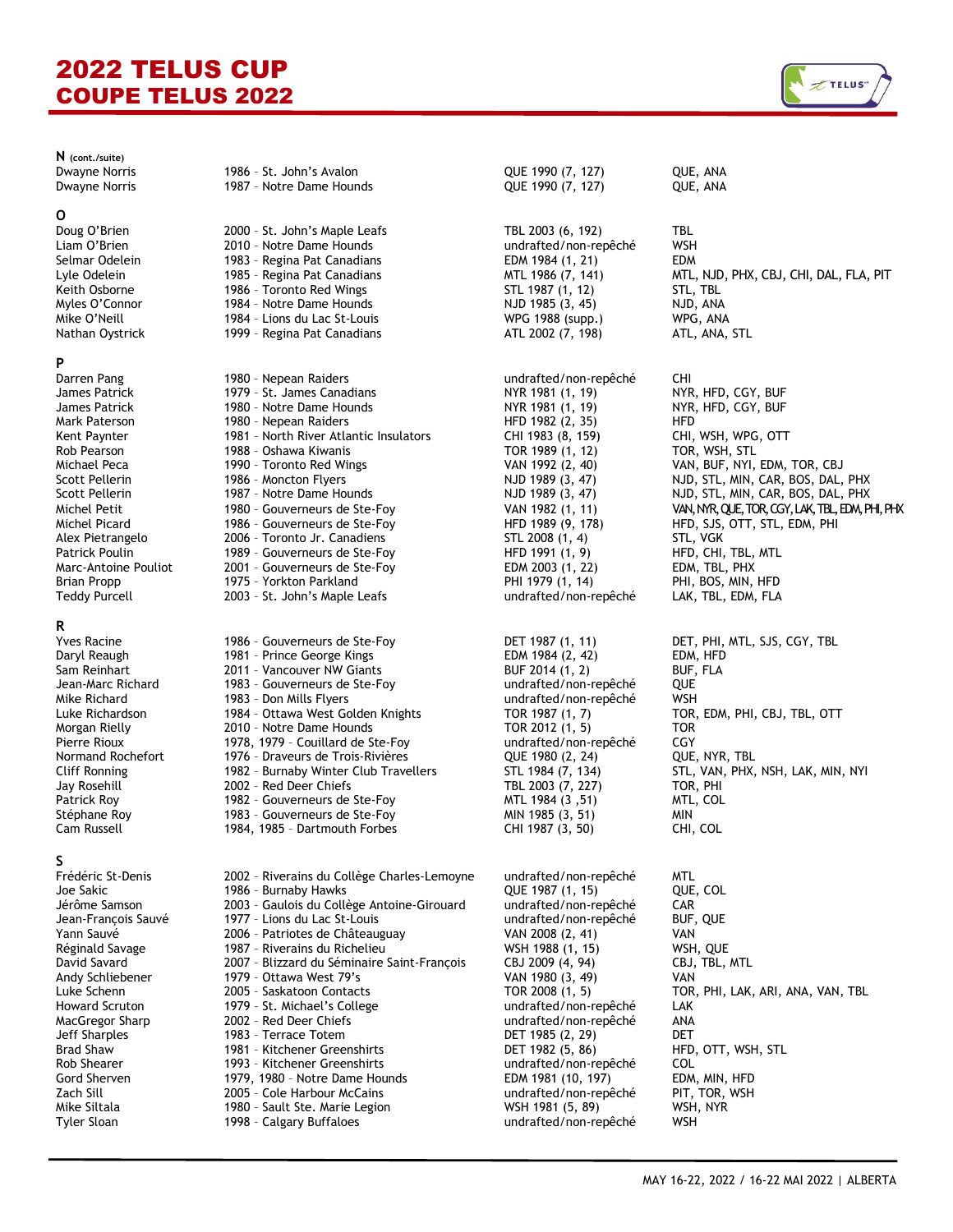

**S (cont./suite)** Stuart Smith<br>Ty Smith Lee Sorochan<br>Mark Stone Mike Stothers Tyson Strachan Todd Strueby<br>Brad Stuart Malcolm Subban Brody Sutter Don Sweeney

## **T**

Y<br>Steve Yzerman

| $5 - 10011$            |                                    |                       |                              |
|------------------------|------------------------------------|-----------------------|------------------------------|
| <b>Stuart Smith</b>    | 1976 - Toronto Young Nationals     | HFD 1979 (2, 39)      | <b>HFD</b>                   |
| Ty Smith               | 2016 - Lloydminster Bobcats        | NJD 2018 (1, 17)      | <b>NJD</b>                   |
| Chris Snell            | 1988 - Oshawa Kiwanis              | BUF 1991 (7, 145)     | TOR, LAK                     |
| Lee Sorochan           | 1991 - Sherwood Park Chain Gang    | NYR 2003 (2, 34)      | <b>CGY</b>                   |
| Mark Stone             | 2008 - Winnipeg Thrashers          | OTT 2010 (6, 178)     | OTT, VGK                     |
| Mike Stothers          | 1979 - St. Michael's College       | PHI 1980 (1, 21)      | PHI, TOR                     |
| Tyson Strachan         | 2002 - Tisdale Trojans             | CAR 2003 (5, 137)     | STL, FLA                     |
| Ken Strong             | 1979 - St. Michael's College       | PHI 1981 (3, 58)      | <b>TOR</b>                   |
| <b>Todd Strueby</b>    | 1980 - Notre Dame Hounds           | EDM 1981 (2, 29)      | <b>EDM</b>                   |
| <b>Brad Stuart</b>     | 1996 - Red Deer Chiefs             | SJS 1998 (1, 3)       | SJS, BOS, CGY, LAK, DET, COL |
| Malcolm Subban         | 2010 - Mississauga Reps            | BOS 2012 (1, 24)      | BOS, VGK, CHI                |
| <b>Brody Sutter</b>    | 2008 - Calgary Buffaloes           | CAR 2011 (7, 193)     | CAR                          |
| Don Sweeney            | 1983 - Saint John Pepsi            | BOS 1984 (8, 166)     | BOS, DAL                     |
|                        |                                    |                       |                              |
| т<br><b>Tony Tanti</b> | 1979 - St. Michael's College       | CHI 1981 (1, 12)      | CHI, VAN, PIT, BUF           |
| <b>Bill Terry</b>      | 1978 - Wexford Raiders             | undrafted/non-repêché | <b>MIN</b>                   |
| <b>Brent Thompson</b>  | 1988 - Calgary Northstars          | LAK 1989 (2, 39)      | LAK, WPG, PHX                |
| Mike Tomlak            | 1981 - Current River Comets        | TOR 1983 (11, 208)    | <b>HFD</b>                   |
| Dustin Tokarski        | 2006 - Prince Albert Mintos        | TBL 2008 (5, 122)     | TBL, MTL, ANA                |
| <b>Marty Turco</b>     | 1993 - Sault Ste. Marie Legion     | DAL 1994 (5, 124)     | DAL, CHI, BOS                |
| Darren Turcotte        | 1984 - North Bay Pinehill          | NYR 1986 (6, 114)     | NYR, HFD, WPG, SJS, STL, NSH |
| ۷                      |                                    |                       |                              |
| <b>Rick Vaive</b>      | 1975 - Charlottetown Golden Eagles | VAN 1979 (1, 5)       | VAN, TOR, CHI, BUF           |
| Mark Vermette          | 1984 - Notre Dame Hounds           | QUE 1986 (7, 134)     | QUE                          |
| Claude Verret          | 1979 - Couillard de Ste-Foy        | BUF 1982 (8, 163)     | <b>BUF</b>                   |
| <b>Claude Verret</b>   | 1980 - Gouverneurs de Ste-Foy      | BUF 1982 (8, 163)     | <b>BUF</b>                   |
| Mickey Volcan          | 1976 - Edmonton CAC Canadians      | HFD 1980 (3, 50)      | HFD, CGY                     |
|                        |                                    |                       |                              |
| W                      |                                    |                       |                              |
| Wes Walz               | 1988 - Calgary Northstars          | BOS 1989 (3, 157)     | BOS, PHI, CGY, DET, MIN      |
| <b>Tim Watters</b>     | 1976 - Kamloops                    | WPG 1979 (6, 124)     | WPG, LAK                     |
| Brad Werenka           | 1984 - Sherwood Park Chain Gang    | EDM 1987 (2, 42)      | EDM, QUE, CHI, PIT, CGY      |
| Peter White            | 1985 - Lions du Lac St-Louis       | EDM 1989 (5, 92)      | EDM, TOR, PHI, CHI           |
| Ryan White             | 2004 - Brandon Wheat Kings         | MTL 2006 (3, 66)      | MTL, PHI, ARI                |
| <b>Bob Wilkie</b>      | 1985 - Calgary Buffaloes           | DET 1987 (2, 41)      | DET, PHI                     |
| <b>Shane Willis</b>    | 1994 - Red Deer Chiefs             | CAR 1997 (4, 88)      | CAR, TBL                     |
| Y                      |                                    |                       |                              |
| Steve Yzerman          | 1980 - Nepean Raiders              | DET 1983 (1, 4)       | <b>DET</b>                   |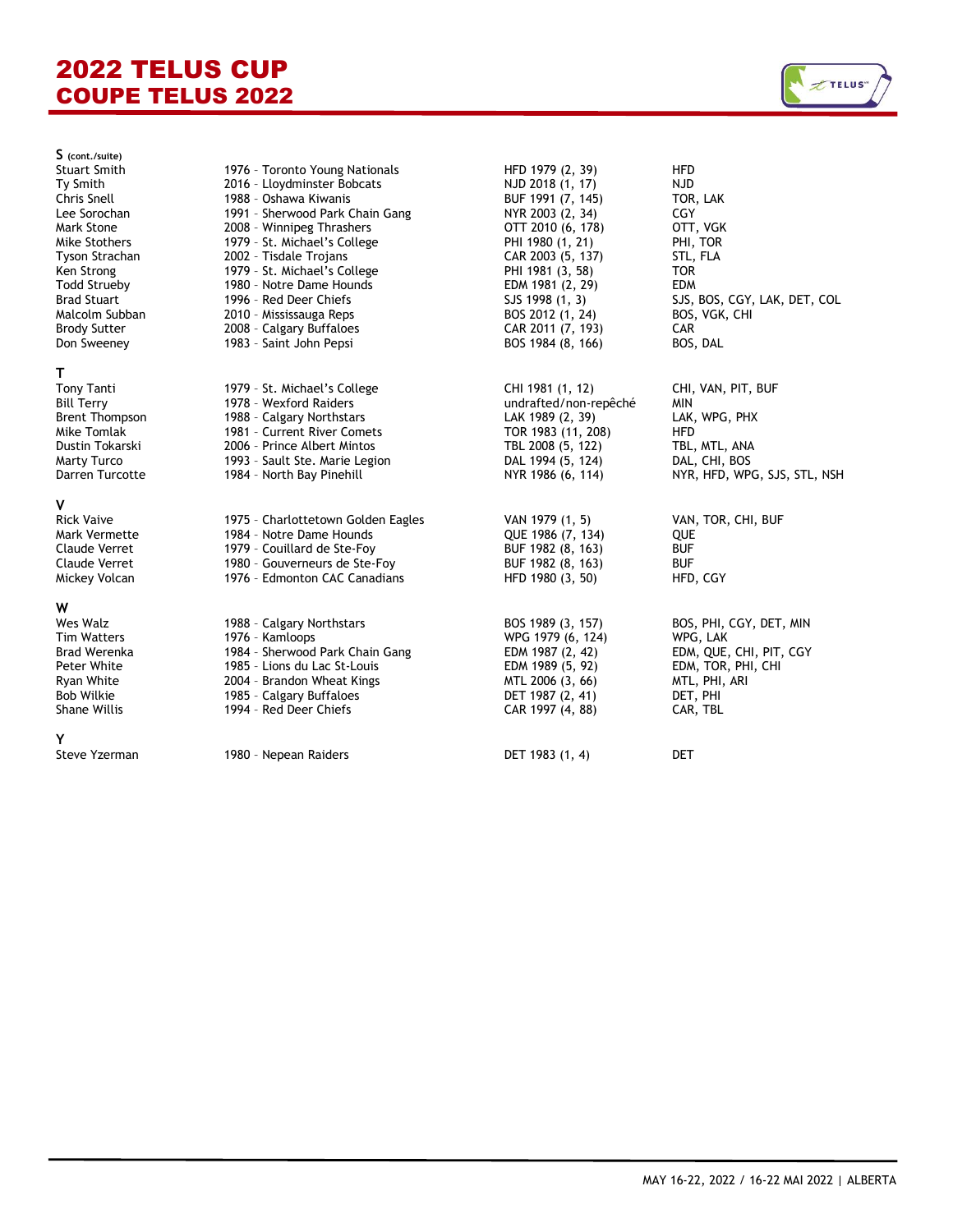

## **ALUMNI (BY DRAFT POSITION)** ANCIENS (PAR ORDRE DE SÉLECTION AU REPÊCHAGE)

PLAYERS WHO PLAYED IN THE NATIONAL MIDGET CHAMPIONSHIP AND HAVE PLAYED AT LEAST ONE GAME IN THE NHL JOUEURS QUI ONT PARTICIPÉ AU CHAMPIONNAT NATIONAL MIDGET ET À AU MOINS UN MATCH DANS LA LNH

### **1ST ROUND**

**ANNEE ET EQUIPE A LA COUPE TELUS** Wendel Clark 1982 - Notre Dame Hounds TOR 1985 (1, 1) TOR, QUE, NYI, TBL, DET, CHI Sidney Crosby 2002 – Dartmouth Subways PIT 2005 (1, 1) PIT Gord Kluzak 1980 - Notre Dame Hounds<br>1998 - Calgary Buffaloes 1998 - Dany Heatley Dany Heatley 2011 - 1998 - Calgary Buffaloes (1998) - ATL 2000 (1, 2) ATL, OTT, SJS, MIN, ANA<br>
During Buffalog (1, 2) Buffalog (1, 2) Buffalog (1, 2) Buffalog (1, 2) Buffalog (1, 2) Buffalog (1, 2) Buffalo 2011 - Vancouver NW Giants BUF 2014 (1, 2) BUF, FLA Brad Stuart 1996 - Red Deer Chiefs Sus Communications (1, 3) SJS, BOS, CGY, LAK, DET, COL Contrations Communications of the Communications of the Communications of the Communications of the Contrations of the Contrations o 2011 - Lions du Lac St-Louis TBL 2013 (1, 3) TBL Ron Francis 1980 – Sault Ste. Marie Legion HFD 1981 (1, 4) HFD, PIT, CAR, TOR Mike Gartner 1975 – Barrie Co-ops WSH 1979 (1, 4) WSH, MIN, NYR, TOR, PHX Larry Murphy 1977 - Don Mills Flyers LAK 1980 (1, 4) LAK, WSH, MIN, PIT, TOR, DET Alex Pietrangelo 2006 – Toronto Jr. Canadiens STL 2008 (1, 4) STL, VGK Steve Yzerman 1980 – Nepean Raiders DET 1983 (1, 4) DET 1975 - Charlottetown Golden Eagles VAN 1975 VAN 1979 (1, 5) VAN 1979 (1, 5) VAN 1979 (1, 5) VAN 1979 (1, 5) VA Shawn Anderson 1984, 1985 - Lions du Lac St-Louis BUF 1986 (1, 5) BUF, QUE, WSH, PHI Luke Schenn 2005 – Saskatoon Contacts TOR 2008 (1, 5) TOR, PHI, LAK, ARI, ANA, VAN, TBL Morgan Rielly **2010** - Notre Dame Hounds **TOR 2012** (1, 5) TOR Russ Courtnall 1982 - Notre Dame Hounds TOR 1983 (1, 7) TOR, MTL, MIN, DAL, VAN, NYR, LAK Ken Linseman 1974 - Kingston PHI 1978 (1, 7) PHI 1978 (1, 7) PHI, EDM, BOS, TOR Joffrey Lupul 2000 – Fort Saskatchewan Rangers ANA 2002 (1, 7) ANA, EDM, PHI, TOR 1984 - Ottawa West Golden Knights Brent Fedyk 1983 – Regina Pat Canadians DET 1985 (1, 8) DET, PHI, DAL, NYR 1987 - Notre Dame Hounds **VAN 1989 (1, 8)** NYI Rod Brind'Amour 1986, 1987 - Notre Dame Hounds STL 1988 (1, 9) STL, PHI, CAR<br>1978 - East Ottawa Vovageurs PHT 1980 (1, 9) PIT LGGY, STL, PHI, TOR Mike Bullard 1978 - East Ottawa Voyageurs PIT 1980 (1980 F Patrick Poulin 1989 - Gouverneurs de Ste-Foy Fatrick 1991 (1, 9) HFD, CHI, TBL, MTL Prom McCarthy 1976 - Toronto Young Nationals Father Munities 1976 - Toronto Young Nationals (Munities 1979 (1, 10) MIN, BOS 1976 - Toronto Young Nationals Normand Lacombe 1981 - Lions du Lac St-Louis 1981 – BUF 1983 (1, 10) BUF, EDM, PHI 1983 (1, 10) BUF, EDM, PHI<br>Slater Koekkoek 1980 - 2010 - Notre Dame Hounds 1980 1981 - TBL 2012 (1, 10) TBL. CHI. EDM Slater Koekkoek 2010 – Notre Dame Hounds TBL 2012 (1, 10) TBL, CHI, EDM Tyson Jost 2014 – Okanagan Rockets COL 2016 (1, 10) COL, MIN 1982 - Gouverneurs de Ste-Foy **HFD 1984 (1, 11)** HFD, WSH, TOR, CHI, DAL Jeff Heerema 1997 – Thunder Bay Kings CAR 1998 (1, 11) CAR, STL Randy Moller 1979 - Red Deer Chiefs (1981 – Contained 1979 – Red Deer Chiefs (1, 11) Que 1980 (1, 11) Que, NYR<br>Michel Petit 1980 - Gouverneurs de Ste-Foy Yves Racine 1986 – Gouverneurs de Ste-Foy DET 1987 (1, 11) DET, PHI, MTL, SJS, CGY, TBL 1986 - Toronto Red Wings Rob Pearson **1988 - Oshawa Kiwanis TOR 1989 (1, 12)** TOR, WSH, STL Tony Tanti 1979 - St. Michael's College CHI 1981 (1, 12) CHI, VAN, PIT, BUF Philippe Boucher 1990 – Gouverneurs de Ste-Foy BUF 1991 (1, 13) BUF, LAK, DAL 1985 - Calgary Buffaloes NYI 1985 - Calgary Buffaloes NYI 1987 (1, 13) NY Derek Morris 1995 – Red Deer Chiefs CGY 1996 (1, 13) CGY, COL, PHX, NYR, BOS Brian Propp 1975 - Yorkton Parkland David Latta 1982 - Andrews Maroons 1982 - Andrews Maroons 1985 (1, 15) QUE Al MacInnis 1979 – Antigonish Pirates CGY 1981 (1, 15) CGY, STL Joe Sakic 1986 – Burnaby Hawks QUE 1987 (1, 15) QUE, COL 2001 - Gouverneurs de Ste-Foy Éric Chouinard 1996 – Gouverneurs de Ste-Foy MTL 1998 (1, 16) MTL, PHI, MIN Ty Smith 2016 – Lloydminster Bobcats NJD 2018 (1, 17) NJD Krys Kolanos 1998 – Calgary Buffaloes PHX 2000 (1, 19) PHX, EDM, MIN, CGY Olaf Kolzig 1987 – Dartmouth Forbes WSH 1989 (1, 19) WSH, TBL Jim Mann 1974 – Verdun Leafs WPG 1979 (1, 19) WPG, QUE, PIT 1979 - St. James Canadians NYR 1979 - St. James Canadians NYR 1991 (1, 19) NYR 1981 (1, 19) NYR 1991 (1, 19) N James Patrick 1980 – Notre Dame Hounds NYR 1981 (1, 19) NYR, HFD, CGY, BUF Frédérik Gauthier 2012 - Phénix du Collège Esther-Blondin T Julien Gauthier 2013 – Rousseau Royal de Laval-Montréal CAR 2016 (1, 21) CAR, NYR

1983 - Regina Pat Canadians **EDM 1983** - Regina Pat Canadians **EDM 1984** 

Mike Stothers **1979 - St. Michael's College** PHI 1980 (1, 21) PHI, TOR

| <b>PLAYER</b><br><b>JOUEUR</b> | TELUS CUP YEAR AND TEAM<br>ANNEE ET EQUIPE A LA COUPE TELUS | NHL DRAFT<br>REPÊCHAGE DE LA LNH | <b>TEAMS PLAYED FOR</b><br>A JOUE POUR |
|--------------------------------|-------------------------------------------------------------|----------------------------------|----------------------------------------|
| <b>1ST ROUND</b>               |                                                             |                                  |                                        |
| Wendel Clark                   | 1982 - Notre Dame Hounds                                    | TOR 1985 (1, 1)                  | TOR, QUE, NYI, TBL,                    |
| Sidney Crosby                  | 2002 - Dartmouth Subways                                    | PIT 2005 (1, 1)                  | PIT                                    |
| Gord Kluzak                    | 1980 - Notre Dame Hounds                                    | BOS 1982 (1, 1)                  | <b>BOS</b>                             |
| Dany Heatley                   | 1998 - Calgary Buffaloes                                    | ATL 2000 (1, 2)                  | ATL, OTT, SJS, MIN,                    |
| Sam Reinhart                   | 2011 - Vancouver NW Giants                                  | BUF 2014 (1, 2)                  | BUF, FLA                               |
| <b>Brad Stuart</b>             | 1996 - Red Deer Chiefs                                      | SJS 1998 (1, 3)                  | SJS, BOS, CGY, LAK,                    |
| Jonathan Drouin                | 2011 - Lions du Lac St-Louis                                | TBL 2013 (1, 3)                  | TBL                                    |
| Ron Francis                    | 1980 - Sault Ste. Marie Legion                              | HFD 1981 (1, 4)                  | HFD, PIT, CAR, TOR                     |
| Mike Gartner                   | 1975 - Barrie Co-ops                                        | WSH 1979 (1, 4)                  | WSH, MIN, NYR, TOR                     |
| Larry Murphy                   | 1977 - Don Mills Flyers                                     | LAK 1980 (1, 4)                  | LAK, WSH, MIN, PIT,                    |
| Alex Pietrangelo               | 2006 - Toronto Jr. Canadiens                                | STL 2008 (1, 4)                  | STL, VGK                               |
| Steve Yzerman                  | 1980 - Nepean Raiders                                       | DET 1983 (1, 4)                  | DET                                    |
| Rick Vaive                     | 1975 - Charlottetown Golden Eagles                          | VAN 1979 (1, 5)                  | VAN, TOR, CHI, BUF                     |
| Shawn Anderson                 | 1984, 1985 - Lions du Lac St-Louis                          | BUF 1986 (1, 5)                  | BUF, QUE, WSH, PHI                     |
| Luke Schenn                    | 2005 - Saskatoon Contacts                                   | TOR 2008 (1, 5)                  | TOR, PHI, LAK, ARI,                    |
| Morgan Rielly                  | 2010 - Notre Dame Hounds                                    | TOR 2012 (1, 5)                  | <b>TOR</b>                             |
| Russ Courtnall                 | 1982 - Notre Dame Hounds                                    | TOR 1983 (1, 7)                  | TOR, MTL, MIN, DAL,                    |
| Ken Linseman                   | 1974 - Kingston                                             | PHI 1978 (1, 7)                  | PHI, EDM, BOS, TOR                     |
| Joffrey Lupul                  | 2000 - Fort Saskatchewan Rangers                            | ANA 2002 (1, 7)                  | ANA, EDM, PHI, TOR                     |
| Luke Richardson                | 1984 - Ottawa West Golden Knights                           | TOR 1987 (1, 7)                  | TOR, EDM, PHI, CBJ,                    |
| Brent Fedyk                    | 1983 - Regina Pat Canadians                                 | DET 1985 (1, 8)                  | DET, PHI, DAL, NYR                     |
| Jason Herter                   | 1987 - Notre Dame Hounds                                    | VAN 1989 (1, 8)                  | NYI                                    |
| Rod Brind'Amour                | 1986, 1987 - Notre Dame Hounds                              | STL 1988 (1, 9)                  | STL, PHI, CAR                          |
| Mike Bullard                   | 1978 - East Ottawa Voyageurs                                | PIT 1980 (1, 9)                  | PIT, CGY, STL, PHI,                    |
| Patrick Poulin                 | 1989 - Gouverneurs de Ste-Foy                               | HFD 1991 (1, 9)                  | HFD, CHI, TBL, MTL                     |
| Tom McCarthy                   | 1976 - Toronto Young Nationals                              | MIN 1979 (1, 10)                 | MIN, BOS                               |
| Normand Lacombe                | 1981 - Lions du Lac St-Louis                                | BUF 1983 (1, 10)                 | BUF, EDM, PHI                          |
| Slater Koekkoek                | 2010 - Notre Dame Hounds                                    | TBL 2012 (1, 10)                 | TBL, CHI, EDM                          |
| <b>Tyson Jost</b>              | 2014 - Okanagan Rockets                                     | COL 2016 (1, 10)                 | COL, MIN                               |
| Sylvain Côté                   | 1982 - Gouverneurs de Ste-Foy                               | HFD 1984 (1, 11)                 | HFD, WSH, TOR, CHI                     |
| Jeff Heerema                   | 1997 - Thunder Bay Kings                                    | CAR 1998 (1, 11)                 | CAR, STL                               |
| Randy Moller                   | 1979 - Red Deer Chiefs                                      | QUE 1981 (1, 11)                 | QUE, NYR, BUF, FLA                     |
| Michel Petit                   | 1980 - Gouverneurs de Ste-Foy                               | VAN 1982 (1, 11)                 | VAN, NYR, QUE, TOR, CG                 |
| <b>Yves Racine</b>             | 1986 - Gouverneurs de Ste-Foy                               | DET 1987 (1, 11)                 | DET, PHI, MTL, SJS,                    |
| Keith Osborne                  | 1986 - Toronto Red Wings                                    | STL 1987 (1, 12)                 | STL, TBL                               |
| Rob Pearson                    | 1988 - Oshawa Kiwanis                                       | TOR 1989 (1, 12)                 | TOR, WSH, STL                          |
| Tony Tanti                     | 1979 - St. Michael's College                                | CHI 1981 (1, 12)                 | CHI, VAN, PIT, BUF                     |
| Philippe Boucher               | 1990 - Gouverneurs de Ste-Foy                               | BUF 1991 (1, 13)                 | BUF, LAK, DAL                          |
| Dean Chynoweth                 | 1985 - Calgary Buffaloes                                    | NYI 1987 (1, 13)                 | NYI, BOS                               |
| Derek Morris                   | 1995 - Red Deer Chiefs                                      | CGY 1996 (1, 13)                 | CGY, COL, PHX, NYR                     |
| Brian Propp                    | 1975 - Yorkton Parkland                                     | PHI 1979 (1, 14)                 | PHI, BOS, MIN, HFD                     |
| Bobby Dollas                   | 1981 - Lions du Lac St-Louis                                | WPG 1983 (1, 14)                 | WPG, QUE, DET, ANA, I                  |
| David Latta                    | 1982 - Andrews Maroons                                      | QUE 1985 (1, 15)                 | QUE                                    |
| Al MacInnis                    | 1979 - Antigonish Pirates                                   | CGY 1981 (1, 15)                 | CGY, STL                               |
| Joe Sakic                      | 1986 - Burnaby Hawks                                        | QUE 1987 (1, 15)                 | QUE, COL                               |
| Steve Bernier                  | 2001 - Gouverneurs de Ste-Foy                               | SJS 2003 (1, 16)                 | SJS, BUF, VAN, FLA,                    |
| Eric Chouinard                 | 1996 - Gouverneurs de Ste-Foy                               | MTL 1998 (1, 16)                 | MTL, PHI, MIN                          |
| Ty Smith                       | 2016 - Lloydminster Bobcats                                 | NJD 2018 (1, 17)                 | NJD                                    |
| Krys Kolanos                   | 1998 - Calgary Buffaloes                                    | PHX 2000 (1, 19)                 | PHX, EDM, MIN, CGY                     |
| Olaf Kolzig                    | 1987 - Dartmouth Forbes                                     | WSH 1989 (1, 19)                 | WSH, TBL                               |
| Jim Mann                       | 1974 - Verdun Leafs                                         | WPG 1979 (1, 19)                 | WPG, QUE, PIT                          |
| James Patrick                  | 1979 - St. James Canadians                                  | NYR 1981 (1, 19)                 | NYR, HFD, CGY, BUF                     |
| James Patrick                  | 1980 - Notre Dame Hounds                                    | NYR 1981 (1, 19)                 | NYR, HFD, CGY, BUF                     |
| Frédérik Gauthier              | 2012 - Phénix du Collège Esther-Blondin                     | TOR 2013 (1, 21)                 | TOR, ARI, NJD                          |
| Julien Gauthier                | 2013 - Rousseau Royal de Laval-Montréal                     | CAR 2016 (1, 21)                 | CAR, NYR                               |
| Selmar Odelein                 | 1983 - Regina Pat Canadians                                 | EDM 1984 (1, 21)                 | <b>EDM</b>                             |
|                                |                                                             |                                  |                                        |

VAN 1982 (1, 11) VAN, NYR, QUE, TOR, CGY, LAK, TBL, EDM, PHI, PHX Bobby Dollas 1981 - Lions du Lac St-Louis WPG 1983 (1, 14) WPG, QUE, DET, ANA, EDM, PIT, CGY, OTT, SJS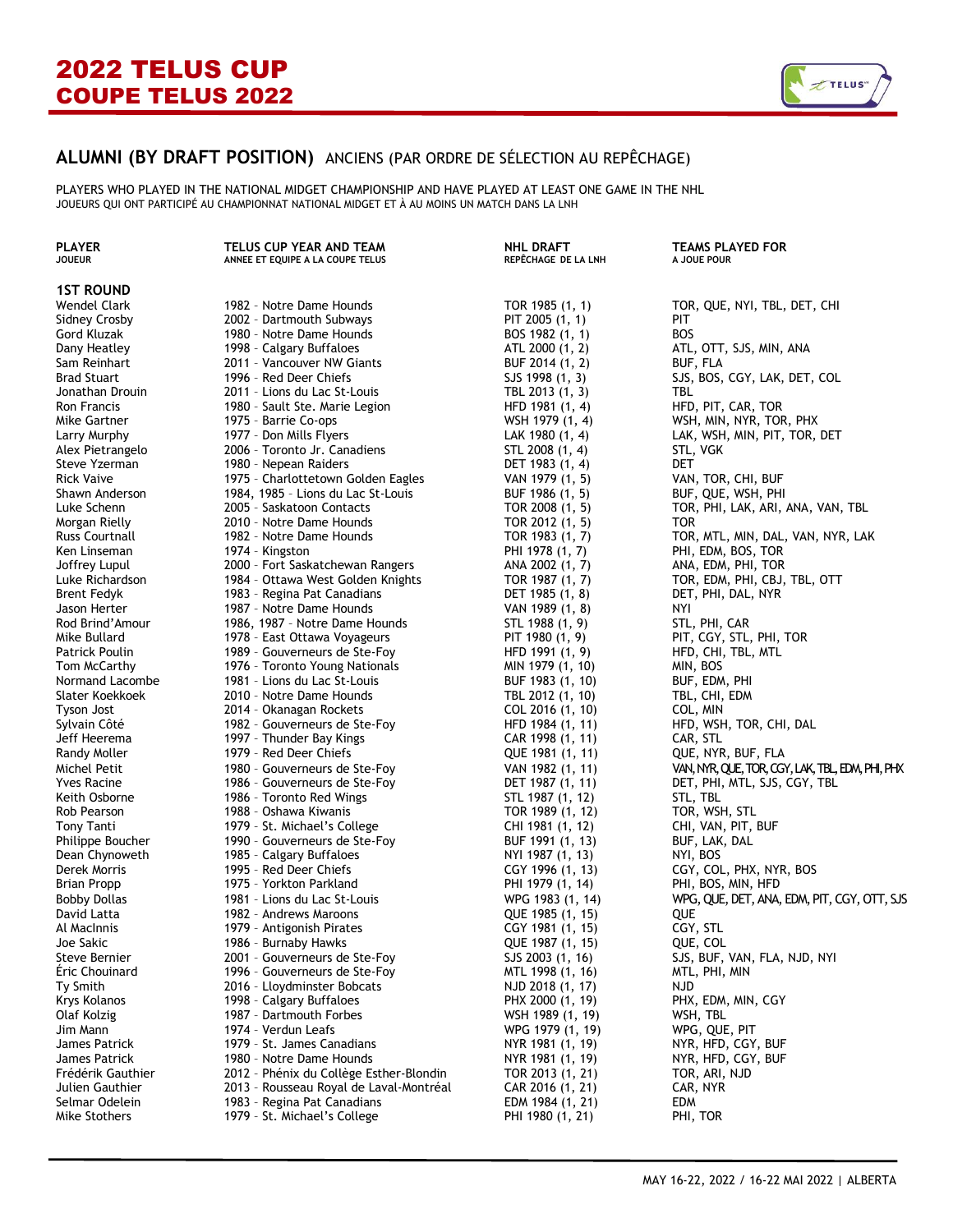

### **2ND ROUND**

## **3RD ROUND**

Bill Gardner 1976 - Toronto Young Nationals CHI 1979 (3, 49) CHI, HFD Andy Schliebener 1979 - Ottawa West 79's VAN 1980 (3, 49) VAN VAN

| 1ST ROUND (cont./suite)         |                                                        |                                      |                                                    |
|---------------------------------|--------------------------------------------------------|--------------------------------------|----------------------------------------------------|
| Jordan Eberle                   | 2006 - Calgary Buffaloes                               | EDM 2008 (1, 22)                     | EDM, NYI, SEA                                      |
| Simon Gagné                     | 1996 - Gouverneurs de Ste-Foy                          | PHI 1998 (1, 22)                     | PHI, TBL, LAK, BOS                                 |
| Marc-Antoine Pouliot            | 2001 - Gouverneurs de Ste-Foy                          | EDM 2003 (1, 22)                     | EDM, TBL, PHX                                      |
| Michael Matheson                | 2011 - Lions du Lac St-Louis                           | FLA 2012 (1, 23)                     | FLA, PIT                                           |
| Daniel Brière                   | 1994 - Intrépide de Gatineau                           | PHX 1996 (1, 24)                     | PHX, BUF, PHI, MTL, COL                            |
| Jean-François Damphousse        | 1996 - Gouverneurs de Ste-Foy                          | NJD 1997 (1, 24)                     | <b>NJD</b>                                         |
| Malcolm Subban                  | 2010 - Mississauga Reps                                | BOS 2012 (1, 24)                     | BOS, VGK                                           |
| Nicolas Beaudin                 | 2015 - Grenadiers de Châteauguay                       | CHI 2018 (1, 27)                     | CHI                                                |
| Stefan Matteau                  | 2010 - Notre Dame Hounds                               | NJD 2012 (1, 29)                     | NJD, MTL, VGK                                      |
| <b>2ND ROUND</b>                |                                                        |                                      |                                                    |
| <b>Todd Charlesworth</b>        | 1981 - Gloucester Rangers                              | PIT 1983 (2, 22)                     | PIT, NYR                                           |
| Brian Curran                    | 1979 - Red Deer Chiefs                                 | BOS 1982 (2, 22)                     | BOS, NYI, TOR, BUF, WSH                            |
| Brian Curran                    | 1980 - Notre Dame Hounds                               | BOS 1982 (2, 22)                     | BOS, NYI, TOR, BUF, WSH                            |
| Donald MacLean                  | 1994 - Halifax McDonald's                              | LAK 1995 (2, 23)                     | LAK, TOR, CBJ, DET                                 |
| René Corbet                     | 1990 - Riverains du Richelieu                          | QUE 1991 (2, 24)                     | QUE, COL, CGY, PIT                                 |
| Stéphane Fiset                  | 1987 - Riverains du Richelieu                          | QUE 1988 (2, 24)                     | QUE, COL, LAK, MTL                                 |
| Normand Rochefort               | 1976 - Draveurs de Trois-Rivières                      | QUE 1980 (2, 24)                     | QUE, NYR, TBL                                      |
| Eric Lavigne                    | 1989 - Gouverneurs de Ste-Foy                          | WSH 1991 (2, 25)                     | LAK                                                |
| <b>Benoit Brunet</b>            | 1985 - Lions du Lac St-Louis                           | MTL 1986 (2, 27)                     |                                                    |
| Mike Heidt                      | 1980 - Calgary Rangers                                 | LAK 1982 (2, 27)                     | MTL, DAL, OTT<br>LAK                               |
|                                 | 1983 - Don Mills Flyers                                | PHI 1984 (2, 27)                     | PHI, EDM, FLA, STL, ATL                            |
| Scott Mellanby<br>Jeff Sharples | 1983 - Terrace Totem                                   | DET 1985 (2, 29)                     | DET                                                |
|                                 |                                                        |                                      |                                                    |
| Todd Strueby                    | 1980 - Notre Dame Hounds                               | EDM 1981 (2, 29)                     | <b>EDM</b>                                         |
| Dave Bruce                      | 1981 - Current River Comets<br>1983 - Don Mills Flyers | VAN 1983 (2, 30)                     | VAN, STL, SJS                                      |
| Peter Douris<br>Alain Côté      |                                                        | WPG 1984 (2, 30)<br>BOS 1985 (2, 31) | WPG, BOS, ANA, DAL<br>BOS, WSH, MTL, TBL, QUE      |
|                                 | 1983 - Gouverneurs de Ste-Foy                          | PIT 1979 (2, 31)                     |                                                    |
| Paul Marshall                   | 1977 - Don Mills Flyers                                |                                      | PIT, TOR, HFD                                      |
| Tony Hrkac                      | 1982, 1983 - Andrews Maroons                           | STL 1984 (2, 32)                     | STL, QUE, SJS, CHI, DAL, EDM, NYI, ANA, ATL<br>DET |
| Gord Kruppke<br>Landon Ferraro  | 1985 - Calgary Buffaloes<br>2007 - Vancouver NW Giants | DET 1987 (2, 32)<br>DET 2009 (2, 32) |                                                    |
| Randy Heath                     | 1979, 1980 - North Shore Winter Club                   | NYR 1983 (2, 33)                     | DET, BOS, MIN<br><b>NYR</b>                        |
|                                 | 1988 - Thunder Bay Bearcats                            | PHI 1989 (2, 33)                     |                                                    |
| Greg Johnson<br>Paul Gillis     | 1979 - St. Michael's College                           |                                      | DET, PIT, CHI, NSH<br>QUE, CHI, HFD                |
| Gary Leeman                     | 1980, 1981 - Notre Dame Hounds                         | QUE 1982(2, 34)<br>TOR 1982 (2, 34)  | TOR, CGY, MTL, VAN, STL                            |
| Lee Sorochan                    | 1991 - Sherwood Park Chain Gang                        | NYR 2003 (2, 34)                     | CGY                                                |
| Mark Paterson                   | 1980 - Nepean Raiders                                  | HFD 1982 (2, 35)                     | HFD                                                |
| Alex Chiasson                   | 2007 - Blizzard du Séminaire Saint-François            | DAL 2009 (2, 38)                     | DAL, OTT, CGY, WSH, EDM, VAN                       |
| Stuart Smith                    | 1976 - Toronto Young Nationals                         | HFD 1979 (2, 39)                     | HFD                                                |
| Lyndon Byers                    | 1980, 1981 - Notre Dame Hounds                         | BOS 1982 (2, 39)                     | BOS, SJS                                           |
| <b>Brent Thompson</b>           | 1988 - Calgary Northstars                              | LAK 1989 (2, 39)                     | LAK, WPG, PHX                                      |
| Laurent Dauphin                 | 2012 - Phénix du Collège Esther-Blondin                | PHX 2013 (2, 39)                     | ARI                                                |
| A.J. Greer                      | 2012 - Phénix du Collège Esther-Blondin                | COL 2015 (2, 39)                     | COL                                                |
| Michael Peca                    | 1990 - Toronto Red Wings                               | VAN 1992 (2, 40)                     | VAN, BUF, NYI, EDM, TOR, CBJ                       |
| François Groleau                | 1989 - Gouverneurs de Ste-Foy                          | CGY 1991 (2, 41)                     | <b>MTL</b>                                         |
| Steve Larouche                  | 1987 - Riverains du Richelieu                          | MTL 1989 (2, 41)                     | OTT, NYR, LAK                                      |
| Mike Moller                     | 1979 - Red Deer Chiefs                                 | BUF 1980 (2, 41)                     | BUF, EDM                                           |
| Yann Sauvé                      | 2006 - Patriotes de Châteauguay                        | VAN 2008 (2, 41)                     | VAN                                                |
| <b>Bob Wilkie</b>               | 1985 - Calgary Buffaloes                               | DET 1987 (2, 41)                     | DET, PHI                                           |
| Daryl Reaugh                    | 1981 - Prince George Kings                             | EDM 1984 (2, 42)                     | EDM, HFD                                           |
| Brad Werenka                    | 1984 - Sherwood Park Chain Gang                        | EDM 1987 (2, 42)                     | EDM, QUE, CHI, PIT, CGY                            |
| Luke Adam                       | 2006 - St. John's Maple Leafs                          | BUF 2008 (2, 44)                     | <b>BUF</b>                                         |
| Guillaume Latendresse           | 2002 - Riverains du Collège Charles-Lemoyne            | MTL 2005 (2, 45)                     | MTL, MIN, OTT                                      |
| Daniel Goneau                   | 1992 - Lions du Lac St-Louis                           | NYR 1994 (2, 48)                     | NYR.                                               |
| Stefan Elliott                  | 2007 - Vancouver NW Giants                             | COL 2009 (2, 49)                     | COL.                                               |
| Christopher Gibson              | 2009 - Notre Dame Hounds                               | LAK 2011 (2, 49)                     | NYI, TBL                                           |
| Maxime Comtois                  | 2015 - Grenadiers de Châteauguay                       | ANA 2017 (2, 50)                     | ANA                                                |
| Gabriel Fortier                 | 2016 - Lions du Lac St-Louis                           | TBL 2018 (2, 59)                     | TBL                                                |
| <b>3RD ROUND</b>                |                                                        |                                      |                                                    |
| Jody Gage                       | 1976 - Toronto Young Nationals                         | DET 1979 (3, 45)                     | DET, BUF                                           |
| Myles O'Connor                  | 1984 - Notre Dame Hounds                               | NJD 1985 (3, 45)                     | NJD, ANA                                           |
|                                 |                                                        |                                      |                                                    |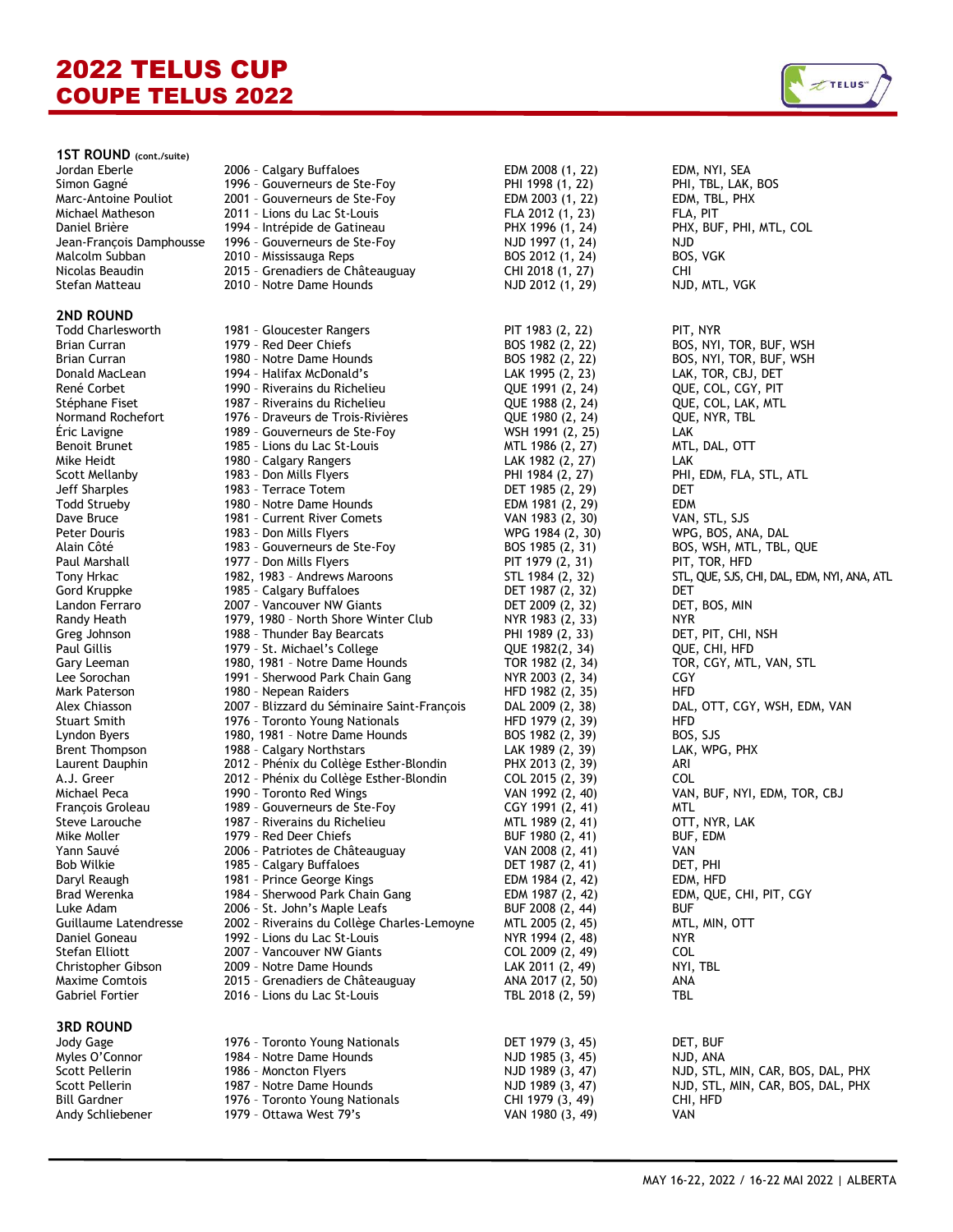## **3RD ROUND (cont./suite)**

# **4TH ROUND**

## **5TH ROUND**

## **6TH ROUND**

Tim Watters 1976 – Kamloops WPG 1979 (6, 124) WPG, LAK Jim Ennis 1983, 1984 – Sherwood Park Chain Gang EDM 1986 (6, 126) EDM Xavier Delisle 1993 – Gouverneurs de Ste-Foy TBL 1996 (6, 157) TBL, MTL Ryane Clowe 2000 – St. John's Maple Leafs SJS 2001 (6, 175) SJS, NYR, NJD Mark Stone 2008 - Winnipeg Thrashers<br>1. D.J. King 2001 - Beardy's Blackhawks D.J. King 2001 – Beardy's Blackhawks STL 2002 (6, 190) STL, WSH

| Mickey Volcan                           | 1976 - Edmonton CAC Canadians                                            | HFD 1980 (3, 50)                       | HFD, CGY                       |
|-----------------------------------------|--------------------------------------------------------------------------|----------------------------------------|--------------------------------|
| Cam Russell                             | 1984, 1985 - Dartmouth Forbes                                            | CHI 1987 (3, 50)                       | CHI, COL                       |
| Patrick Roy                             | 1982 - Gouverneurs de Ste-Foy                                            | MTL 1984 (3, 51)                       | MTL, COL                       |
| Stéphane Roy                            | 1983 - Gouverneurs de Ste-Foy                                            | MIN 1985 (3, 51)                       | MIN                            |
| Emmanuel Fernandez                      | 1991 - Lions du Lac St-Louis                                             | QUE 1992 (3, 52)                       | MIN, BOS                       |
| Mitch Messier                           | 1981, 1982 - Notre Dame Hounds                                           | MIN 1983 (3, 56)                       | <b>MIN</b>                     |
| Wes Walz                                | 1988 - Calgary Northstars                                                | BOS 1989 (3, 57)                       | BOS, PHI, CGY, DET, MIN        |
| Danny Lorenz                            | 1986 - Burnaby Hawks                                                     | NYI 1988 (3, 58)                       | <b>NYI</b>                     |
| Ken Strong                              | 1979 - St. Michael's College                                             | PHI 1981 (3, 58)                       | <b>TOR</b>                     |
| Rollie Melanson                         | 1977 - Moncton Flyers                                                    | NYI 1979 (3, 59)                       | NYI, MIN, LAK, NJD, MTL        |
| Kristopher Letang                       | 2003 - Gaulois du Collège Antoine-Girouard                               | PIT 2005 (3, 62)                       | PIT                            |
| Marcel Cousineau                        | 1990 - Riverains du Richelieu                                            | BOS 1991 (3, 62)                       | TOR, NYI, LAK                  |
| Paul Manning                            | 1996 - Red Deer Chiefs                                                   | CGY 1998 (3, 62)                       | <b>CBJ</b>                     |
| Ryan White<br>Eric Gryba                | 2004 - Brandon Wheat Kings                                               | MTL 2006 (3, 66)<br>OTT 2006 (3, 68)   | MTL, PHI                       |
| Ryan Bayda                              | 2005 - Saskatoon Contacts<br>1998 - Saskatoon Contacts                   | CAR 2000 (3, 80)                       | OTT, EDM<br><b>CAR</b>         |
| Anthony Duclair                         | 2011 - Lions du Lac St-Louis                                             | NYR 2013 (3, 80)                       | NYR, ARI, CHI, CBJ, OTT, FLA   |
| Connor Ingram                           | 2014 - Prince Albert Mintos                                              | TBL 2016 (3, 88)                       | <b>NSH</b>                     |
|                                         |                                                                          |                                        |                                |
| <b>4TH ROUND</b>                        |                                                                          |                                        |                                |
| Glenn Anderson                          | 1977 - Burnaby Winter Club                                               | EDM 1979 (4, 69)                       | EDM, TOR, NYR, STL             |
| Kevan Guy                               | 1982 - Edmonton SSAC Athletics                                           | CGY 1983 (4, 71)                       | CGY, VAN                       |
| Paul Houck                              | 1979, 1980 - North Shore Winter Club                                     | EDM 1981 (4, 71)                       | MIN                            |
| Pat Conacher                            | 1976 - Calgary Spurs                                                     | NYR 1979 (4, 76)                       | NYR, EDM, NJD, LAK, CGY, NYI   |
| Dean Melanson                           | 1989 - Antigonish Novas                                                  | BUF 1992 (4, 80)                       | BUF, WSH                       |
| <b>Bob Joyce</b>                        | 1982 - Notre Dame Hounds                                                 | BOS 1984 (4, 82)                       | BOS, WSH, WPG                  |
| Shane Willis                            | 1994 - Red Deer Chiefs                                                   | CAR 1997 (4, 88)                       | CAR, TBL                       |
| David Savard                            | 2007 - Blizzard du Séminaire Saint-François                              | CBJ 2009 (4, 94)                       | CBJ, TBL, MTL                  |
| John Jakopin                            | 1992 - Mississauga Blackhawks                                            | DET 1993 (4, 97)                       | FLA, PIT, SJS                  |
| Nelson Nogier<br><b>Torrey Mitchell</b> | 2012 - Saskatoon Contacts<br>2002 - Riverains du Collège Charles-Lemoyne | WPG 2014 (4, 101)<br>SJS 2004 (4, 126) | WPG<br>SJS, MIN, BUF, MTL, LAK |
|                                         |                                                                          |                                        |                                |
| <b>5TH ROUND</b>                        |                                                                          |                                        |                                |
| Rob Garner                              | 1975 - Barrie Co-ops                                                     | PIT 1978 (5, 75)                       | PIT                            |
| Brad Shaw                               | 1981 - Kitchener Greenshirts                                             | DET 1982 (5, 86)                       | HFD, OTT, WSH, STL             |
| Dean Evason                             | 1980 - Brandon                                                           | WSH 1982 (5, 89)                       | WSH, HFD, SJS, DAL, CGY        |
| Mike Siltala<br>Patrick Labrecque       | 1980 - Sault Ste. Marie Legion<br>1988 - Laval Laurentides-Lanaudiere    | WSH 1981 (5, 89)<br>QUE 1991 (5, 90)   | WSH, NYR<br>MTL.               |
| Peter White                             | 1985 - Lions du Lac St-Louis                                             | EDM 1989 (5, 92)                       | EDM, TOR, PHI, CHI             |
| <b>Garry Galley</b>                     | 1979 - Ottawa West 79's                                                  | LAK 1983 (5, 100)                      | LAK, WSH, BOS, PHI, BUF, NYI   |
| Robert Logan                            | 1981 - Lions du Lac St-Louis                                             | BUF 1982 (5, 100)                      | BUF, LAK                       |
| Brian Loney                             | 1990 - Notre Dame Hounds                                                 | VAN 1992 (5, 110)                      | VAN                            |
| Jason Morgan                            | 1993 - Kitchener Greenshirts                                             | LAK 1995 (5, 118)                      | LAK, CGY, NSH, CHI, MIN        |
| Chris Mason                             | 1994 - Red Deer Chiefs                                                   | NJD 1995 (5, 122)                      | NSH, STL, ATL, WPG             |
| Dustin Tokarski                         | 2006 - Prince Albert Mintos                                              | TBL 2008 (5, 122)                      | TBL, MTL, ANA                  |
| <b>Marty Turco</b>                      | 1993 - Sault Ste. Marie Legion                                           | DAL 1994 (5, 124)                      | DAL, CHI, BOS                  |
| Norm Maracle                            | 1991 - Calgary Northstars                                                | DET 1993 (5, 126)                      | DET, ATL                       |
| Tyson Strachan                          | 2002 - Tisdale Trojans                                                   | CAR 2003 (5, 137)                      | STL, FLA                       |
| Alexander Kerfoot                       | 2011 - Vancouver NW Giants                                               | NJD 2012 (5, 150)                      | COL, TOR                       |
| <b>6TH ROUND</b>                        |                                                                          |                                        |                                |
| Gerard Gallant                          | 1980 - Sherwood-Parkdale                                                 | DET 1981 (6, 107)                      | DET, TBL                       |
| Kirk McLean                             | 1983 - Don Mills Flyers                                                  | NJD 1984 (6, 107)                      | NJD, VAN, CAR, FLA, NYR        |
| Mike Millar                             | 1982 - St. Catharines Central Lions                                      | HFD 1984 (6, 110)                      | HFD, WSH, BOS, TOR             |
| Ken Berry                               | 1978 - Burnaby Winter Club                                               | VAN 1980 (6, 112)                      | EDM, VAN                       |
| Darren Turcotte                         | 1984 - North Bay Pinehill                                                | NYR 1986 (6, 114)                      | NYR, HFD, WPG, SJS, STL, NSH   |
| Ron Hextall                             | 1980 - Brandon                                                           | PHI 1982 (6, 119)                      | PHI, QUE, NYI                  |

2015 - Newbridge Academy Gladiators

2000 - St. John's Maple Leafs

SJS, MIN, BUF, MTL, LAK DAL, CHI, BOS<br>DET, ATL

 $Z$ TELUS

PHI 1982 (6, 119) PHI, QUE,<br>WPG 1979 (6, 124) WPG, LAK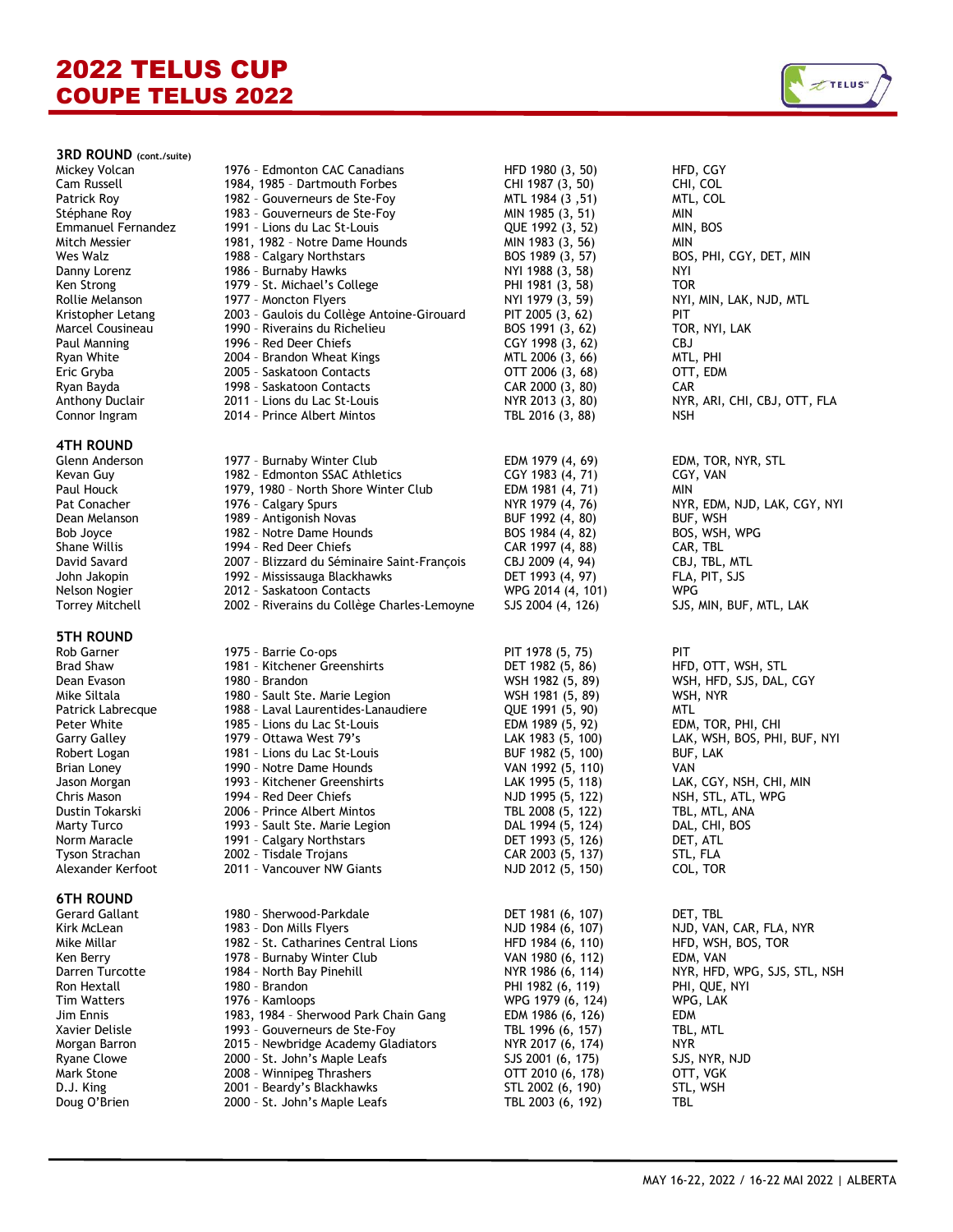

## **7TH ROUND**

# **8TH ROUND**

## **9TH ROUND**

### **10TH ROUND**

# **11TH ROUND**

## **12TH ROUND**

# **UNDRAFTED**

Sheldon Brookbank Brad Chartrand Mike Connolly Pierre-Claude Drouin Eric Germain Shaun Heshka<br>Grant Jennings Ryan Johnston Randy Jones Claude Julien<br>Dale Kushner Nathan Lawson 2001 - Calgary Royals and the mudrafted/non-repêché NYI

| 7TH ROUND                             |                                                        |                                        |                                        |
|---------------------------------------|--------------------------------------------------------|----------------------------------------|----------------------------------------|
| Dwayne Norris                         | 1987 - Notre Dame Hounds                               | QUE 1990 (7, 127)                      | QUE, ANA                               |
| Dwayne Norris                         | 1986 - St. John's Avalon                               | QUE 1990 (7, 127)                      | QUE, ANA                               |
| Doug Lidster                          | 1976 - Kamloops                                        | VAN 1980 (7, 133)                      | VAN, STL, NYR, DAL                     |
| Cliff Ronning                         | 1982 - Burnaby Winter Club Travellers                  | STL 1984 (7, 134)                      | STL, VAN, PHX, NSH, LAK, MIN, NYI      |
| Mark Vermette                         | 1984 - Notre Dame Hounds                               | QUE 1986 (7, 134)                      | QUE                                    |
| Jeff Batters                          | 1987 - Notre Dame Hounds                               | STL 1989 (7, 135)                      | STL                                    |
| Lyle Odelein                          | 1985 - Regina Pat Canadians                            | MTL 1986 (7, 141)                      | MTL, NJD, PHX, CBJ, CHI, DAL, FLA, PIT |
| Chris Snell                           | 1988 - Oshawa Kiwanis                                  | BUF 1991 (7, 145)                      | TOR, LAK                               |
| Terry Hollinger                       | 1988 - Regina Pat Canadians                            | STL 1991 (7, 153)                      | <b>STL</b>                             |
| <b>Brody Sutter</b>                   | 2008 - Calgary Buffaloes                               | CAR 2011 (7, 193)                      | CAR                                    |
| Andrew Gordon                         | 2001, 2002 - Dartmouth Subways                         | WSH 2004 (7, 197)                      | WSH, ANA, VAN                          |
| Nathan Oystrick                       | 1999 - Regina Pat Canadians                            | ATL 2002 (7, 198)                      | ATL, ANA, STL                          |
| Colin Greening<br>Stefan Della Rovere | 2003 - St. John's Maple Leafs                          | OTT 2005 (7, 204)<br>WSH 2008 (7, 204) | OTT, TOR                               |
| Jay Rosehill                          | 2006 - Toronto Jr. Canadiens<br>2002 - Red Deer Chiefs | TBL 2003 (7, 227)                      | STL<br>TOR, PHI                        |
|                                       |                                                        |                                        |                                        |
| 8TH ROUND                             |                                                        |                                        |                                        |
| Kent Paynter                          | 1981 - North River Atlantic Insulators                 | CHI 1983 (8, 159)                      | CHI, WSH, WPG, OTT                     |
| Mario Brunetta                        | 1983 - Gouverneurs de Ste-Foy                          | QUE 1985 (8, 162)                      | QUE                                    |
| Claude Verret                         | 1980 - Gouverneurs de Ste-Foy                          | BUF 1982 (8, 163)                      | <b>BUF</b>                             |
| Claude Verret                         | 1979 - Couillard de Ste-Foy                            | BUF 1982 (8, 163)                      | <b>BUF</b>                             |
| Don Sweeney                           | 1983 - Saint John Pepsi                                | BOS 1984 (8, 166)                      | BOS, DAL                               |
| Mark Botell                           | 1978 - Wexford Raiders                                 | PHI 1980 (8, 168)                      | PHI                                    |
| Andrew Joudrey                        | 2001 - Dartmouth Subways                               | WSH 2003 (8, 249)                      | <b>CBJ</b>                             |
| 9TH ROUND                             |                                                        |                                        |                                        |
| Todd Flichel                          | 1981 - Gloucester Rangers                              | WPG 1983 (9, 169)                      | <b>WPG</b>                             |
| Michel Picard                         | 1986 - Gouverneurs de Ste-Foy                          | HFD 1989 (9, 178)                      | HFD, SJS, OTT, STL, EDM, PHI           |
| Wade Flaherty                         | 1983 - Terrace Totem                                   | BUF 1988 (9, 181)                      | SJS, NYI, TBL, FLA, NSH                |
| Sean Gauthier                         | 1987 - Sudbury Burgess                                 | WPG 1991 (9, 181)                      | SJS                                    |
| Mike Greenlay                         | 1985 - Calgary Buffaloes                               | EDM 1986 (9, 189)                      | <b>EDM</b>                             |
| Scott Fraser                          | 1990 - Notre Dame Hounds                               | MTL 1991 (9, 193)                      | MTL, EDM, NYR                          |
| Jean-Philippe Côté                    | 1999 - Gouverneurs de Ste-Foy                          | TOR 2000 (9, 265)                      | MTL                                    |
| <b>10TH ROUND</b>                     |                                                        |                                        |                                        |
| Ian Herbers                           | 1983, 1984 - Sherwood Park Chain Gang                  | BUF 1987 (10, 190)                     | EDM, TBL, NYI                          |
| Frédéric Chabot                       | 1986 - Gouverneurs de Ste-Foy                          | NJD 1986 (10, 192)                     | MTL, PHI, LAK                          |
| Gord Sherven                          | 1979, 1980 - Notre Dame Hounds                         | EDM 1981 (10, 197)                     | EDM, MIN, HFD                          |
| Dale Craigwell                        | 1988 - Oshawa Kiwanis                                  | SJS 1991 (10, 199)                     | <b>SJS</b>                             |
| Bruce Eakin                           | 1979 - St. James Canadians                             | CGY 1981 (10, 204)                     | CGY, DET                               |
| Tyson Nash                            | 1991 - Sherwood Park Chain Gang                        | VAN 1994 (10, 247)                     | STL, PHX                               |
|                                       |                                                        |                                        |                                        |
| <b>11TH ROUND</b><br>Mike Tomlak      | 1981 - Current River Comets                            | TOR 1983 (11, 208)                     | HFD                                    |
| Kevin Dahl                            | 1985 - Thunder Bay Comets                              | MTL 1988 (11, 230)                     | CGY, PHX, TOR, CBJ                     |
|                                       |                                                        |                                        |                                        |
| <b>12TH ROUND</b>                     |                                                        |                                        |                                        |
| Claude Lapointe                       | 1984, 1985 - Lions du Lac St-Louis                     | QUE 1988 (12, 234)                     | QUE, COL, CGY, NYI, PHI                |
| <b>UNDRAFTED</b>                      |                                                        |                                        |                                        |
| Jay Beagle                            | 2003 - Calgary Northstars                              | undrafted/non-repêché                  | WSH, VAN, ARI                          |
| Sheldon Brookbank                     | 1998 - Saskatoon Contacts                              | undrafted/non-repêché                  | NSH, NJD, ANA, CHI                     |
| Brad Chartrand                        | 1991 - Winnipeg Hawks                                  | undrafted/non-repêché                  | LAK                                    |
| Mike Connolly                         | 2006 - Calgary Buffaloes                               | undrafted/non-repêché                  | COL                                    |
| Pierre-Claude Drouin                  | 1991 - Lions du Lac St-Louis                           | undrafted/non-repêché                  | <b>BOS</b>                             |
| Taylor Fedun                          | 2005 - Edmonton SSAC Athletics                         | undrafted/non-repêché                  | EDM, SJS, VAN, BUF                     |
| Matt Fraser                           | 2007 - Red Deer Rebels                                 | undrafted/non-repêché                  | DAL, BOS, EDM                          |
| Eric Germain                          | 1982, 1983 - Gouverneurs de Ste-Foy                    | undrafted/non-repêché                  | LAK                                    |
| Shaun Heshka                          | 2002 - Tisdale Trojans                                 | undrafted/non-repêché                  | <b>PHX</b>                             |
| Grant Jennings                        | 1982 - Notre Dame Hounds                               | undrafted/non-repêché                  | WSH, HFD, PIT, TOR, BUF                |
| Ryan Johnston                         | 2008 - Sudbury Nickel Capital Wolves                   | undrafted/non-repêché                  | MTL                                    |
| Randy Jones                           | 1998 - Saint John Flames                               | undrafted/non-repêché                  | PHI, LAK, TBL                          |
| Claude Julien                         | 1977 - Ottawa West Golden Knights                      | undrafted/non-repêché                  | <b>QUE</b>                             |
| Dale Kushner                          | 1983 - Terrace Totem                                   | undrafted/non-repêché                  | NYI, PHI                               |